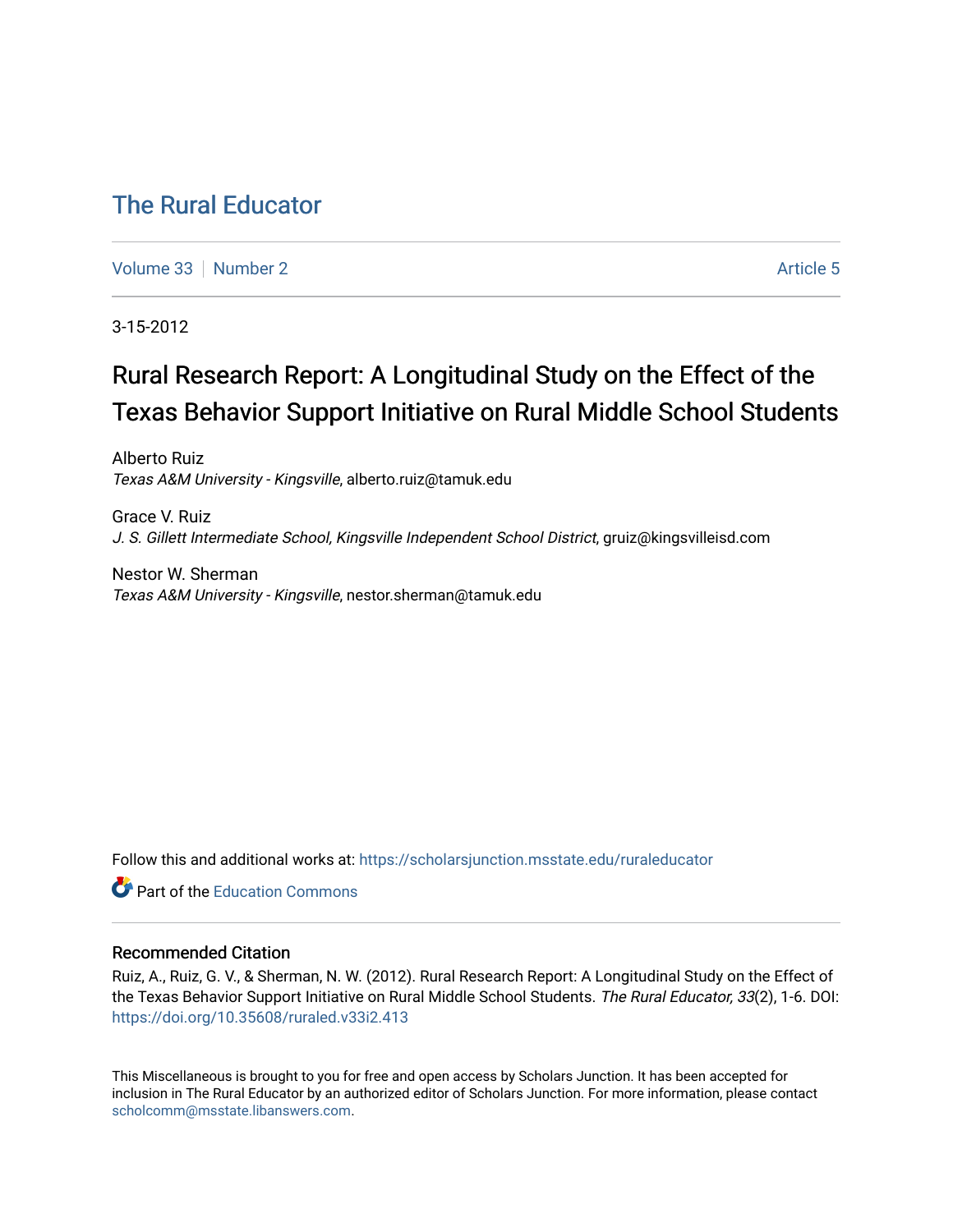### **Rural Research Brief\_\_\_\_\_\_\_\_\_\_\_\_\_\_\_\_\_\_\_\_\_\_\_\_\_\_\_\_\_\_\_**

### **A Longitudinal Study on the Effect of the Texas Behavior Support Initiative on Rural Middle School Students**

#### **Alberto Ruiz**

*Texas A&M University-Kingsville*

#### **Grace V. Ruiz**

*J. S. Gillett Intermediate School, Kingsville Independent School District* 

#### **Nestor W. Sherman**

#### *Texas A&M University-Kingsville*

*The purpose of this study was to analyze the effects of a school wide positive behavior initiative designed to improve student behavior. Researchers analyzed the last 3 years (2005-2008) of student discipline referral data for grades 7 and 8. Implementation resulted in a significant reduction in the number of discipline referrals. Data revealed a decrease of 23% in the number (2239 vs. 1723) of discipline referrals from year one to year two and a decrease of 22% in the number (1723 vs.1340) of discipline referrals from year two to year three. Results obtained from the analysis indicate that the TBSI was effective in improving student behavior in a rural middle school.*

**Key words**: classroom management, student behavior, school-wide behavior initiative.

In 2001, the Texas Legislature passed Senate Bill 1196 in an effort to improve academic achievement and encourage a proactive approach to behavior management. This bill required training on a full continuum of positive behavioral interventions including an array of professionally accepted practices for all public school personnel. The development and implementation of the Texas Behavior Support Initiative (TBSI) was initiated in response to Senate Bill 1196. The goal was to enhance the capacity of schools to educate all students, especially students with challenging behaviors, by adopting a sustained, positive, preventative instructional approach to school-wide discipline and behavior management.

Management of student behavior is a major concern of teachers because of its importance in establishing a positive learning environment. Disruptive behavior within the school setting interferes with effective classroom instruction and deteriorates the overall educational climate of the school. Research indicates that higher rates of discipline referrals are associated with problematic behavioral climates in schools (Irwin, Tobin, Sprague, Sugai, & Vincent, 2004; Kant & March, 2004). No studies could be found that examined the Texas Behavior Support Initiative in relation to

student behavior over a three-year period in a rural school district. As a result, the purpose of this study was to analyze the effects of a school-wide positive behavior initiative designed to improve student behavior in a rural middle school. The purpose of this study was to analyze the effects of a school-wide positive behavior initiative designed to improve student behavior in a rural middle school.

#### **Method**

A longitudinal quantitative study was conducted over a 3-year period from school year 2005-2007 to school year 2007-2008, using student discipline referral data to assess the effectiveness of a schoolwide positive behavior support initiative on middle year behavior referrals.

#### **Sample**

The sample in this study was drawn from a larger project in which regional school district consultants partnered with area school districts in an effort to enhance the school's capacity to implement evidence-based practices and formulate decisions at three levels: primary (school-wide), secondary (targeted efforts for selected groups of students and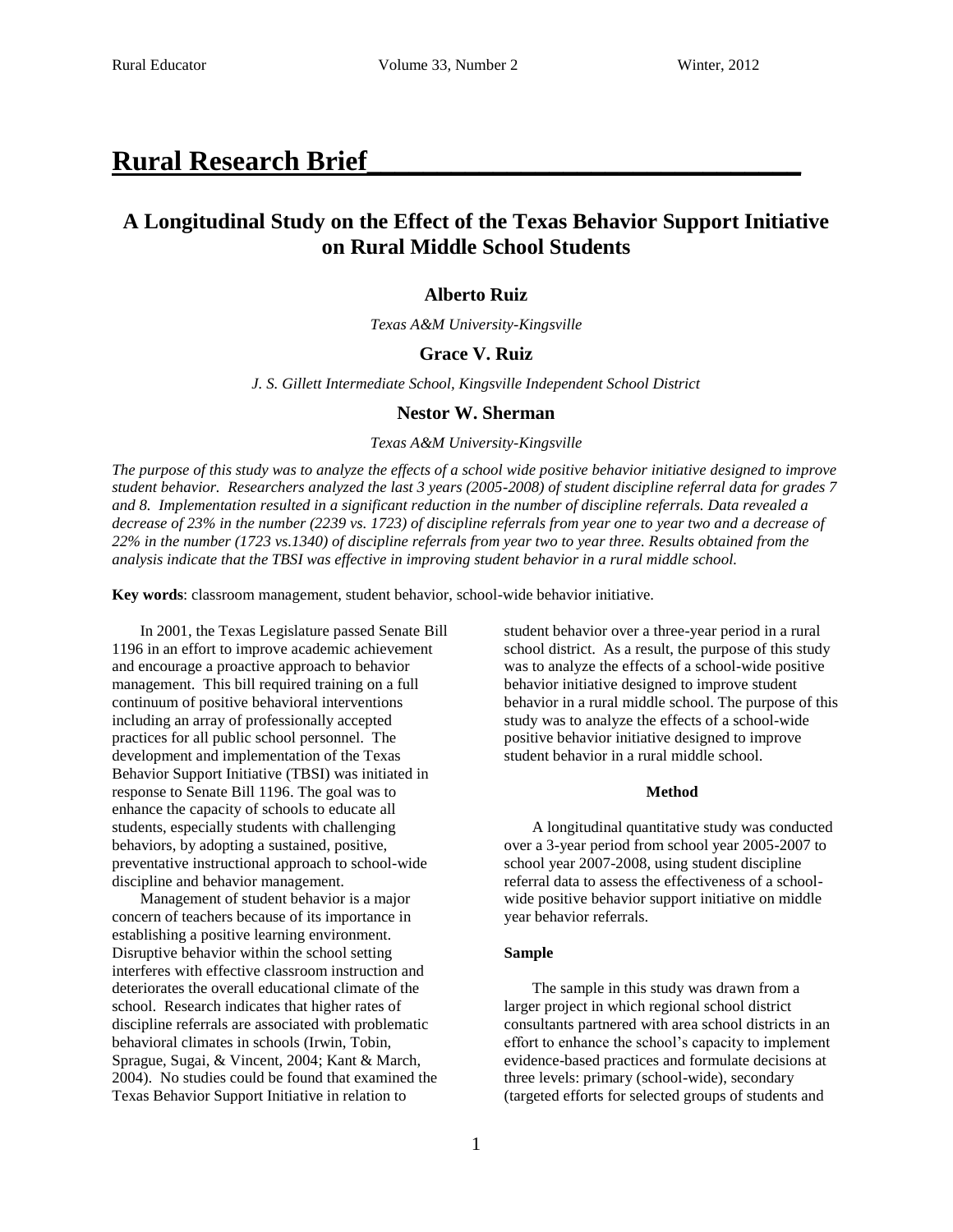targeted settings), and tertiary (individual student) to promote behavioral competence (Positive Behavior Interventions and Supports, 2009). The sample included all seventh and eighth grade students enrolled at the middle school during the data collection years (2005-2008). The average student enrollment over the 3-year period was 516 students, with a demographic diversity of 81% Hispanic, 14% Caucasian, 4% African American, 1% Asian Pacific, and 0.2% Native American. Sixty eight percent of the student population was classified as economically disadvantaged, 65% was identified as at-risk, and 12% received special education services.

#### **Procedures**

The project incorporated strategies designed to promote and sustain the use of evidence-based practices and data-driven problem solving. Successful strategies included: setting clear expectations, providing the students with choices, reinforcing desired behavior and providing immediate consequences for inappropriate behavior. Strategies and interventions were put into practice at every level to encourage positive behavior. The majority of the interventions were implemented at the primary (school-wide) level. These interventions included creating a set of school-wide rules, revising the master schedule to include an advisory period, reducing the passing period from five to four minutes, universal monitoring of hallways between classes, visual reminders of the school-wide rules, and increased communication via radios for the behavior support team. At the secondary level, the behavior support team concentrated their efforts on selected groups of students and targeted settings. Successful interventions at this level included daily administrative walk throughs for targeted settings, initiating a partnership with Communities in Schools, improving interactions between students and staff, building relationships, and collecting and utilizing discipline data to guide decision-making. Strategies and interventions at level three focused on the individual student**.** Interventions included hand scheduling of "frequent flyers" to avoid an accumulation of problem behaviors in a single classroom, lunch detention, intent to cite warning notifications, civil citations, re-integration conferences for students returning from a disciplinary alternative campus, and continued collection and analysis of data to drive the decision-making process.

#### **Data Collection**

Data were collected for  $7<sup>th</sup>$  and  $8<sup>th</sup>$  grade students who were enrolled during the 2005-2006 (year one),

2006-2007 (year two), and 2007-2008 (year three) school years. Discipline referral data were obtained from the district's Student Plus Information System. Discipline referral data were analyzed using descriptive statistics such as totals, percentages, and means. Chi-square analysis was utilized to determine if there was a statistically significant decrease in offenses between years 1, 2 & 3. This resulted in three analyses (Y1 vs. Y2, Y1 vs. Y3, Y2 vs. Y3). The number of offenses from the previous year served as the expected frequencies for each chisquare analysis. The Bonferroni adjustment (#analyses/.05) was utilized to protect against making a Type I error. This resulted in alpha being set at .017 for all statistical comparisons. The Statistical Program for Social Sciences (SPSS), version 16, was used to analyze the data.

#### **Results**

The research focused on specific offenses identified in the data as recurring or demonstrating a high frequency of incidents. These high frequency incidents were organized into three categories: classroom offenses, hallway offenses, and communication offenses.

#### **Classroom Offenses**

Classroom offenses included class disruption, disruptive behavior, disobedience, and leaving without permission. Class disruption is any action or event that disrupts the flow of instruction or causes others to be distracted from direct instruction, an assignment, or class work and includes such behaviors as uncontrolled laughing, loud talking, throwing objects and getting up. Disruptive behavior is typically difficult to define as each situation has to be evaluated in the context of the occurrence. Tardiness for example, may be disruptive but does not impede the teacher's ability to sustain instruction. Other examples of disruptive behavior include sleeping in class and students sitting with their back to the room. The main difference between these types of offenses is the overt intent of the individual to interrupt and interfere with instruction. Any refusal to comply with a teacher's directive constitutes disobedience. Walking out of class without the teacher's permission or pass would result in an infraction of leaving without permission. From years one to three there were decreases in incidences in the following areas: Leaving without permission (203 to 64), disobedience (301 to 124), and disruptive behaviors (471 to 40). However, class disruption referrals increased from 51 in year one to 284 in year three. Two interventions put into place may have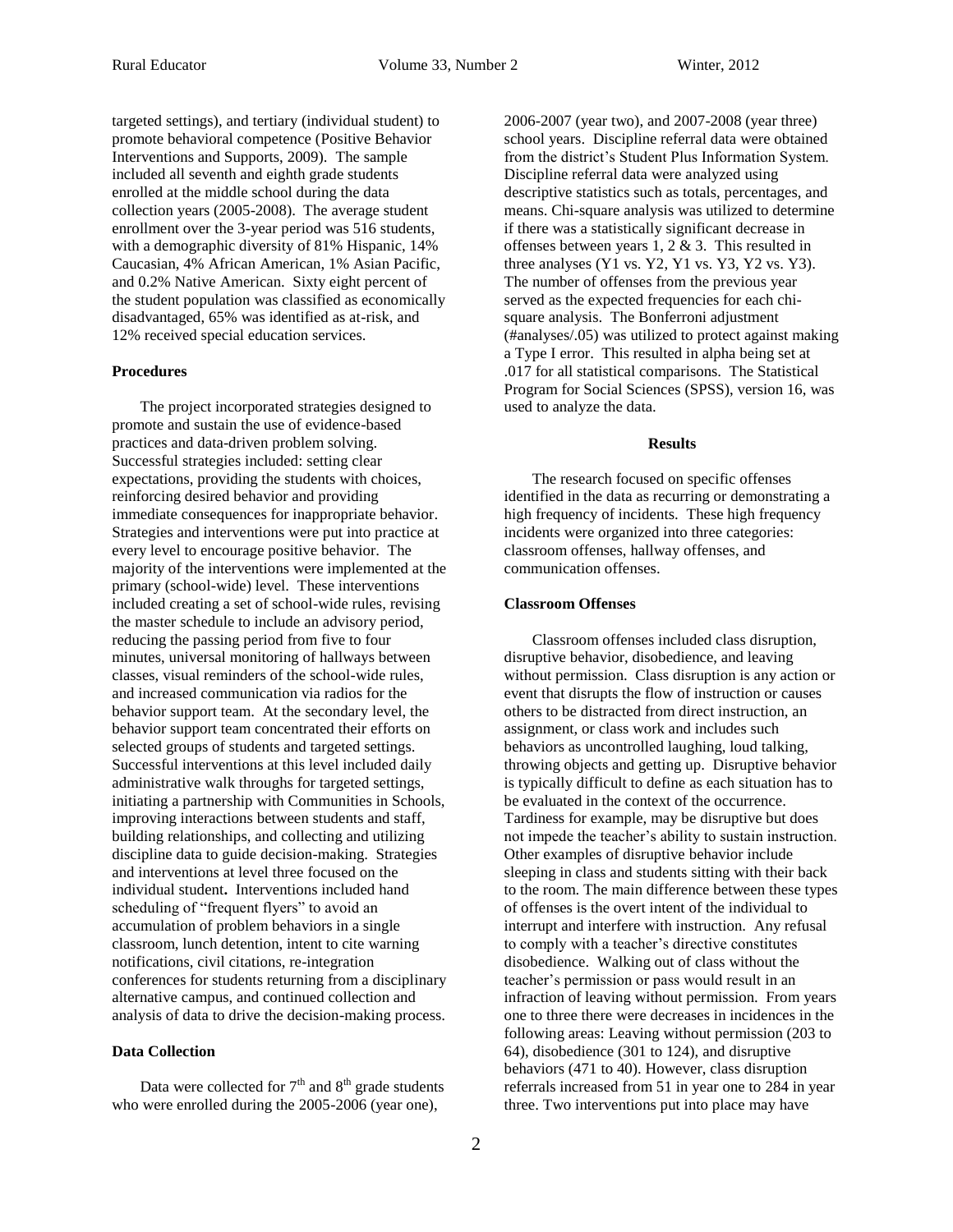been the causal factor in the increase reporting of class disruptions. First, the teachers were taught to recognize the difference between classroom management and student discipline. Second, the teachers were empowered to take control of their

classroom. They were instructed to determine if the behavior in question constituted a class disruption or not. The administrators no longer made that determination. This resulted in an increase in the number of class disruption offenses (See Figure 1



*Figure 1*. The number of classroom offenses (i.e., leaving without permission, disobedient, disruptive behavior, and class disruption) from year one to year three.

#### **Communication Offenses**

Communication offenses included disrespect of authority, insubordination, and profanity. The data revealed a decrease in the number of incidents of disrespect of authority from 120 in year one to 62 in year three. The number of incidents of profanity decreased from 174 in year one to 106 in year three.

However, there was an increase in insubordination referrals, 73 in year one compared to 87 in year three. In year three, insubordination incidents were actively reported and addressed, whereas in year one, these incidents were considered minor and were not reported consistently. This paradigm shift might explain the increase in the number of insubordination offenses (See Figure 2).

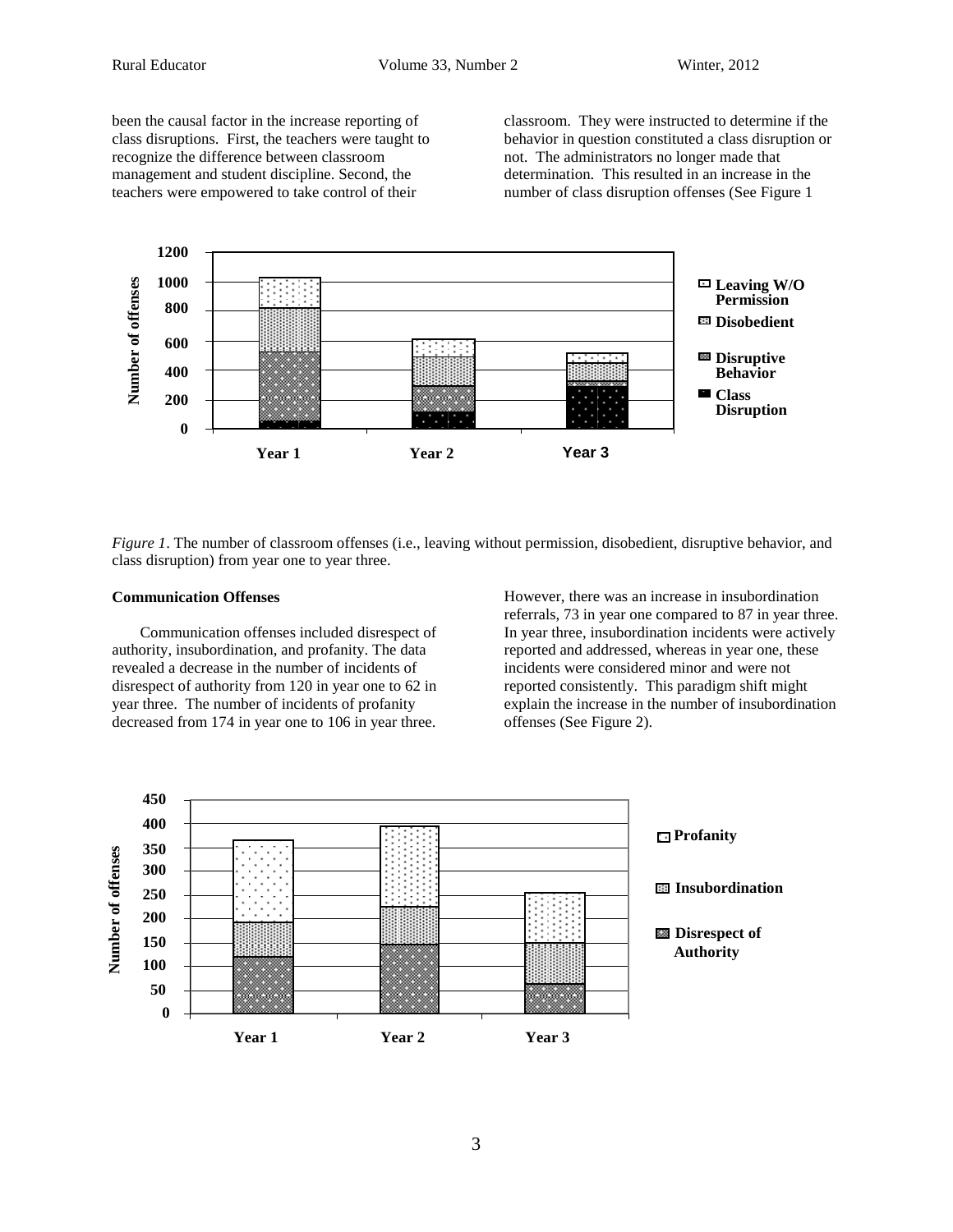*Figure 2*. The number of communication offenses (i.e., profanity, insubordination, and disrespect of authority) from year one to year three.

#### **Hallway Offenses**

Hallway offenses included inappropriate behavior, fighting, skipping class, and tardiness (referred to as tardies). Incidences of all four categories decreased from year one to year three:

Inappropriate behavior referrals from decreased from 110 in year one to 49 in year three. Skipping class dropped from 130 in year one to 55 in year three. However, tardy referrals decreased only slightly from 36 in year one to 34 in year three, as did referrals for fighting (41 in year one to 38 in year three). See Figure 3.





Researchers analyzed 3 years (2005-2008) of student discipline referral data for grades 7 and 8 and examined what these results meant in terms of school-wide discipline and student behavior. Continuous progress monitoring of student behavior through office referral data helped to guide systemic reform efforts. Implementation resulted in a significant reduction in the number of discipline referrals. Data revealed a decrease of 23% in the total number (2239 vs. 1723) of discipline referrals from year one to year two and a decrease of 22% in the number (1723 vs.1340) of discipline referrals from year two to year three. Results obtained from the analysis indicate that the implementing the Texas Behavior Support Initiative (TBSI) was effective in reducing the overall number of offenses in student behavior in a rural middle school (See Figure 4).

Results of the Chi-square analyses revealed statistically significant decreases in offenses. There was a significant  $X^2(1) = 117.29$ ,  $p < 0.017$  decrease in offenses from year 1 to year 2 (2239 vs. 1723). There was a significant  $X^2(1) = 85.14$ , *p*<.017 decrease in offenses from year 2 to year 3 (1723 vs. 1340). Obviously, this also resulted in a significant

 $X^2(1) = 358.40, p < .017$  decrease in offenses from year 1 to year 3 (2235 vs. 1340).

Strategies and interventions were put into practice at every level to encourage positive

behavior. The majority of the interventions were implemented at the primary (school-wide) level. These interventions included creating a set of schoolwide rules, revising the master schedule to include an advisory period, reducing the passing period from five to four minutes, universal monitoring of hallways between classes, visual reminders of the school-wide rules, and increased communication via radios for the behavior support team. At the secondary level, the behavior team concentrated their efforts on selected groups of students and targeted settings. Successful interventions at this level included daily administrative walk-throughs for targeted settings, initiating a partnership with Communities in Schools, improving interactions between students and staff, building relationships, and collecting and utilizing discipline data to guide decision-making.

Strategies and interventions at level three focused on the individual student. Interventions included hand scheduling of "frequent flyers" to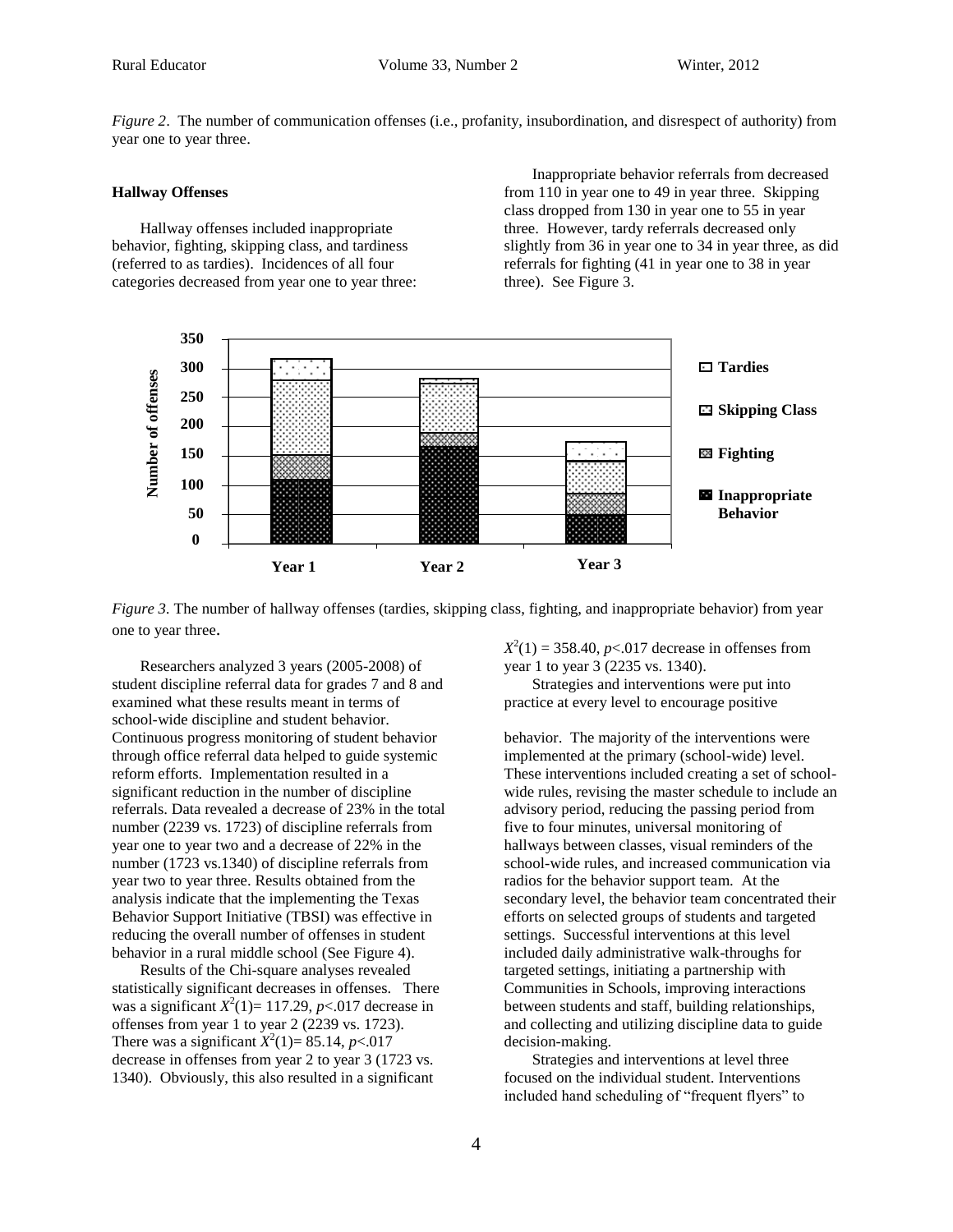avoid an accumulation of problem behaviors in a single classroom, lunch detention, intent to cite warning notifications, civil citations, reintegration conferences for students returning from a disciplinary alternative campus, and continued collection and analysis of data to drive decision-making process.



*Figure 4.* The total number of offenses prior to TBSI to year 1, year 2, and year 3 of study. A reduction of 53% was seen since the inception of the Texas Behavior Support Initiative.

Results of the data analysis prompted the researchers to investigate academic achievement as measured by the Texas Assessment of Knowledge and Skills (TAKS) in relation to the decrease in discipline referrals. Data from the Texas Assessment of Knowledge and Skills (TAKS) revealed that scores improved from prior to TBSI implementation when

compared to year three of implementation. The sample included all  $7<sup>th</sup>$  and  $8<sup>th</sup>$  grade students who were continually enrolled at the middle school during each of the data collection years (2005-2008). Improvement in scores could be attributed in part to the decrease in discipline referrals (See Table 1).

Table 1

|  | $7th$ and $8th$ Grade State Assessment Data from 2005-2007 |  |  |
|--|------------------------------------------------------------|--|--|
|  |                                                            |  |  |

| Test                      | Prior TBSI | Year 1 | Year 2 | Year 3 |  |
|---------------------------|------------|--------|--------|--------|--|
| Sum of all grades tested. |            |        |        |        |  |
| Reading                   | 69         | 68     | 79     | 82     |  |
| Math                      | 32         | 45     | 56     | 57     |  |
| Writing                   | 82         | 85     | 94     | 84     |  |
| <b>Social Studies</b>     | 65         | 70     | 58     | 75     |  |
| Science                   | $\ast$     | 66     | 41     | 49     |  |

*Note.* All data are represented as a percentage. \* No science assessment test was given in the year prior to TBSI.